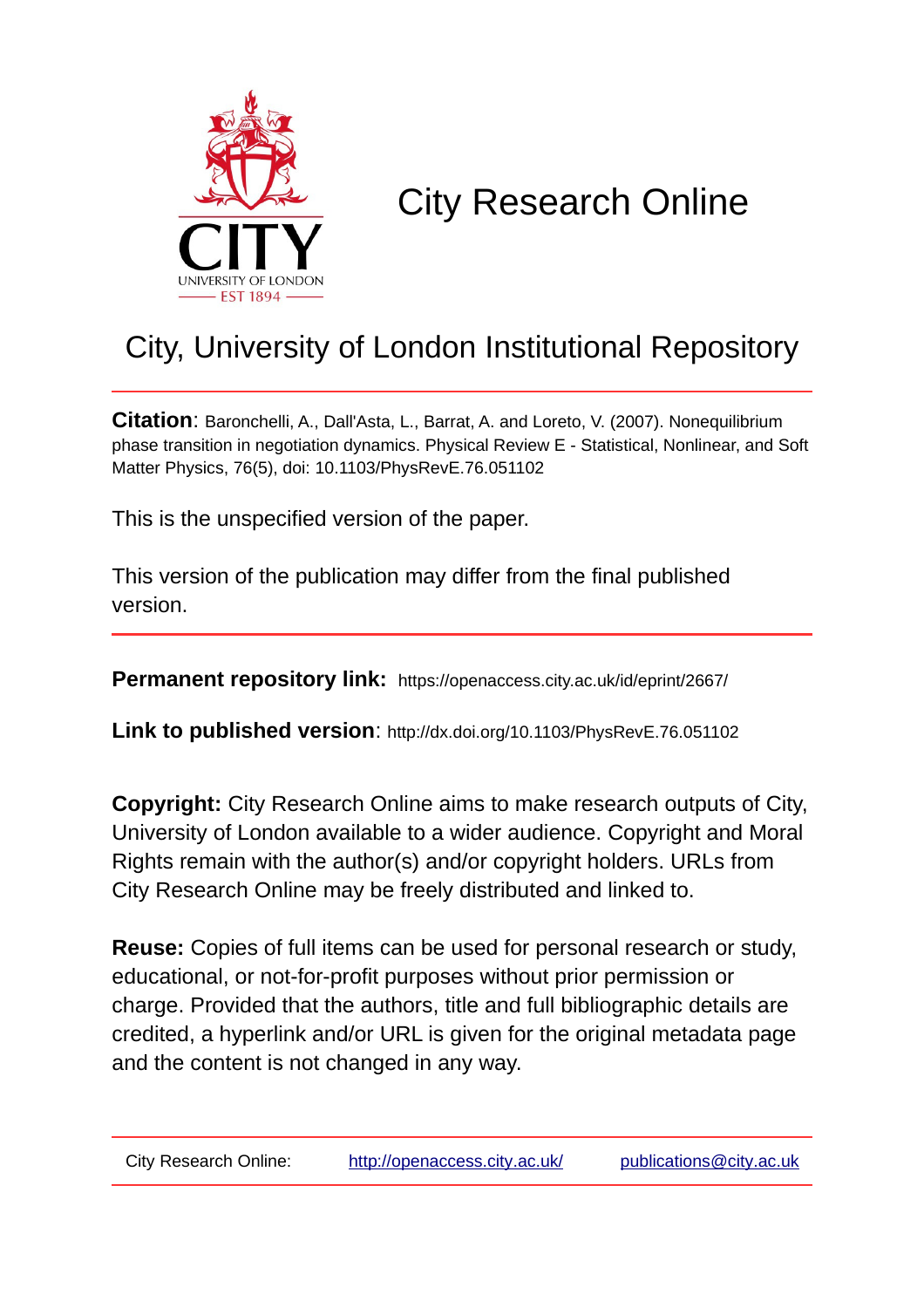## Non-equilibrium phase transition in negotiation dynamics

Andrea Baronchelli,<sup>1,2</sup> Luca Dall'Asta,<sup>3,4</sup> Alain Barrat,<sup>3,5</sup> and Vittorio Loreto<sup>6</sup>

<sup>1</sup>Dipartimento di Fisica, Università "La Sapienza" and SMC-INFM, P.le A. Moro 2, 00185 Roma (Italy)

<sup>2</sup>Departament de Física i Enginyeria Nuclear, Universitat Politècnica de Catalunya, Campus Nord B4, 08034 Barcelona (Spain)

<sup>3</sup>*LPT, CNRS (UMR 8627) and Univ Paris-Sud, Orsay, F-91405 (France)*

<sup>4</sup>*Abdus Salam International Center for Theoretical Physics, Strada Costiera 11, 34014, Trieste (Italy)*

<sup>5</sup>*Complex Networks Lagrange Laboratory, ISI Foundation, Turin (Italy)*

<sup>6</sup>*Dipartimento di Fisica, Universit`a "La Sapienza" and SMC-INFM, P.le A. Moro 2, 00185 ROMA, (Italy)*

(Dated: February 6, 2008)

We introduce a model of negotiation dynamics whose aim is that of mimicking the mechanisms leading to opinion and convention formation in a population of individuals. The negotiation process, as opposed to "herding-like" or "bounded confidence" driven processes, is based on a microscopic dynamics where memory and feedback play a central role. Our model displays a non-equilibrium phase transition from an absorbing state in which all agents reach a consensus to an active stationary state characterized either by polarization or fragmentation in clusters of agents with different opinions. We show the exystence of at least two different universality classes, one for the case with two possible opinions and one for the case with an unlimited number of opinions. The phase transition is studied analytically and numerically for various topologies of the agents' interaction network. In both cases the universality classes do not seem to depend on the specific interaction topology, the only relevant feature being the total number of different opinions ever present in the system.

Statistical physics has recently proved to be a powerful framework to address issues related to the characterization of the collective social behavior of individuals, such as culture dissemination, the spreading of linguistic conventions, and the dynamics of opinion formation [\[1\]](#page-4-0).

According to the "herding behavior" described in sociology [\[2](#page-4-1)], processes of opinion formation are usually modeled as simple collective dynamics in which the agents update their opinions following local majority [\[3\]](#page-4-2) or imitation rules [\[4\]](#page-4-3). Starting from random initial conditions, the system self-organizes through an ordering process eventually leading to the emergence of a global consensus, in which all agents share the same opinion. In analogy with kinetic Ising models and contact processes [\[5\]](#page-4-4), the presence of noise can induce non-equilibrium phase transitions from the consensus state to disordered configurations, in which more than one opinion is present.

The principle of "bounded confidence" [\[6,](#page-4-5) [7\]](#page-4-6), on the other hand, consists in enabling interactions only between agents that share already some cultural features (defined as discrete objects) [\[8\]](#page-4-7) or with not too different opinions (in a continuous space) [\[6](#page-4-5), [9\]](#page-4-8). By tuning some threshold parameter, transitions are observed concerning the number of opinions surviving in the (frozen) final state. This can be a situation of consensus, in which all agents share the same opinion, polarization, in which a finite number of groups with different opinions survive, or fragmentation, with a final number of opinions scaling with the system size.

In this Letter, we propose a model of opinion dynamics in which a consensus-polarization-fragmentation nonequilibrium phase transition is driven by external noise, intended as an 'irresolute attitude' of the agents in making decisions. The primary attribute of the model is that it is based on a negotiation process, in which memory and feedback play a central role. Moreover, apart from the consensus state, no configuration is frozen: the stationary states with several coexisting opinions are still dynamical, in the sense that the agents are still able to evolve, in contrast to the Axelrod model [\[8](#page-4-7)].

Let us consider a population of  $N$  agents, each one endowed with a memory, in which an a priori undefined number of opinions can be stored. In the initial state, agents memories are empty. At each time step, an ordered pair of neighboring agents is randomly selected. This choice is consistent with the idea of directed attachment in the socio-psychological literature (see for instance [\[11](#page-4-9)]). The negotiation process is described by a local pairwise interaction rule: a) the first agent selects randomly one of its opinions (or creates a new opinion if its memory is empty) and conveys it to the second agent; b) if the memory of the latter contains such an opinion, with probability  $\beta$  the two agents update their memories erasing all opinions except the one involved in the interaction (agreement), while with probability  $1 - \beta$ nothing happens; c) if the memory of the second agent does not contain the uttered opinion, it adds such an opinion to those already stored in its memory (learning). Note that, in the special case  $\beta = 1$ , the negotiation rule reduces to the Naming Game rule [\[12\]](#page-4-10), a model used to describe the emergence of a communication system or a set of linguistic conventions in a population of individuals. In our modeling the parameter  $\beta$  plays roughly the same role as the probability of acknowledged influence in the socio-psychological literature [\[11\]](#page-4-9). Furthermore, as already stated for other models [\[13](#page-4-11)], when the system is embedded in heterogeneous topologies, different pair selection criteria influence the dynamics. In the direct strategy, the first agent is picked up randomly in the population, and the second agent is randomly selected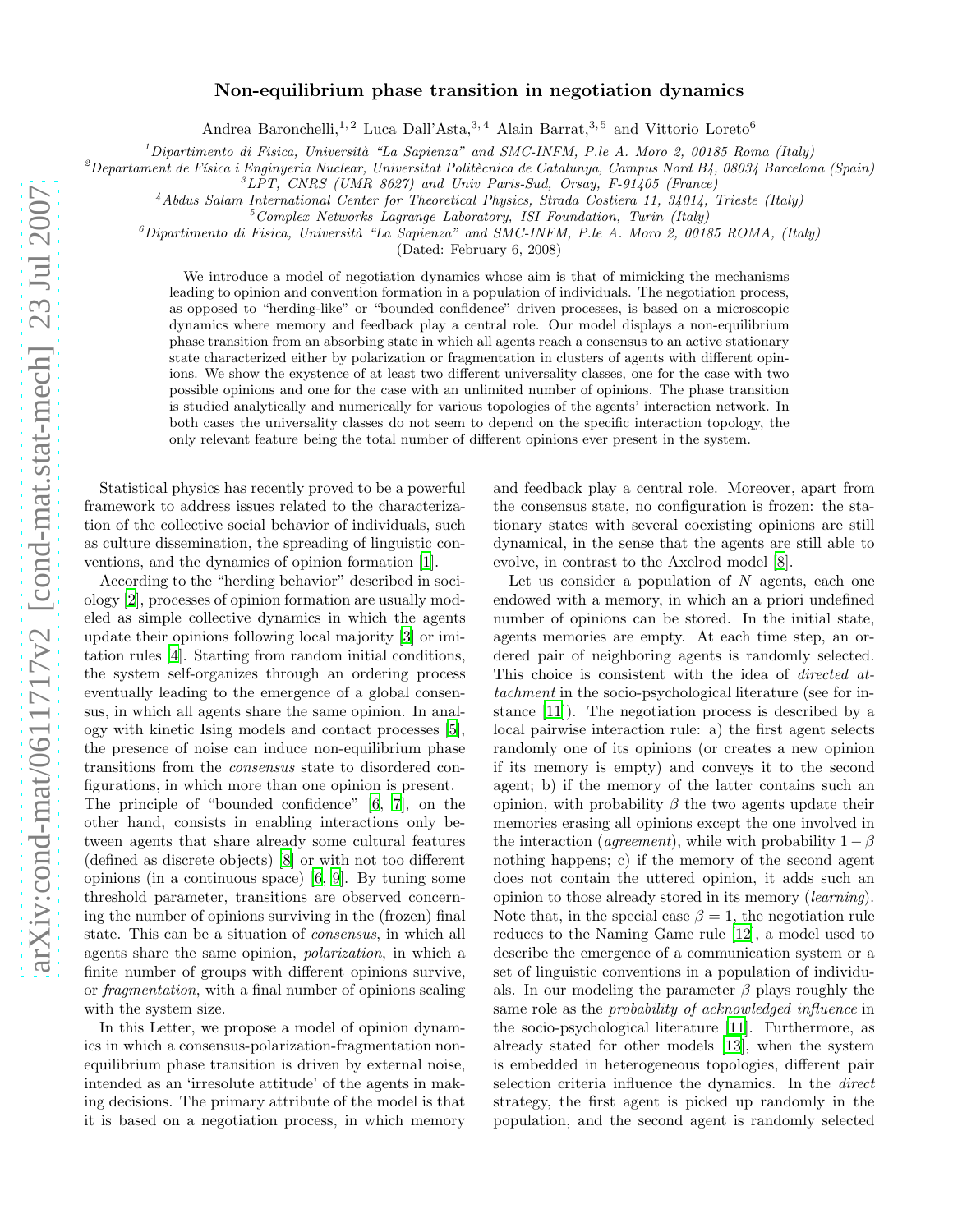

<span id="page-2-1"></span>FIG. 1: (Color online) Convergence time  $t_{conv}$  of the model as a function of  $\beta - \beta_c$  (with  $\beta_c = 1/3$ ) in the case of a fullyconnected population of  $N$  agents. We show data for the original model (circles) with unlimited number of opinions per agent, and for models with a finite number m of different opinions. Increasing  $m$ , the power-law fits give exponents that differ considerably from the value −1.

among its neighbors. The opposite choice is called reverse strategy; while the neutral strategy consists in randomly choosing a link, assigning it an order with equal probability.

At the beginning of the dynamics, a large number of opinions is created, the total number of different opinions growing rapidly up to  $\mathcal{O}(N)$ . Then, if  $\beta$  is sufficiently large, the number of opinions decreases until only one is left and the consensus state is reached (as for the Naming Game in the case  $\beta = 1$ ). In the opposite limit, when  $\beta = 0$ , opinions are never eliminated, therefore the only possible stationary state is the trivial state in which every agent possesses all opinions. Thus, a non-equilibrium phase transition is expected for some critical value  $\beta_c$  of the parameter  $\beta$  governing the update efficiency. In order to find  $\beta_c$ , we exploit the following general stability argument. Let us consider the consensus state, in which all agents possess the same unique opinion, say A. Its stability may be tested by considering a situation in which A and another opinion, say B, are present in the system: each agent can have either only opinion  $A$  or  $B$ , or both (AB state). The critical value  $\beta_c$  is provided by the threshold value at which the perturbed configuration with these three possible states does not converge back to consensus.

The simplest assumption in modeling a population of agents is the homogeneous mixing (i.e. mean-field – MF – approximation), where the behavior of the system is completely described by the following evolution equations for the densities  $n_i$  of agents with the opinion i:

<span id="page-2-0"></span>
$$
dn_A/dt = -n_A n_B + \beta n_{AB}^2 + \frac{3\beta - 1}{2} n_A n_{AB}
$$
  
\n
$$
dn_B/dt = -n_A n_B + \beta n_{AB}^2 + \frac{3\beta - 1}{2} n_B n_{AB},
$$
 (1)

and  $n_{AB} = 1 - n_A - n_B$ . Imposing the steady state condition  $\dot{n}_A = \dot{n}_B = 0$ , we get three possible solutions: 1)



<span id="page-2-2"></span>FIG. 2: (Color online) Time  $t_x$  required to a population on a fully-connected graph to reach a (fragmented) active stationary state with x different opinions. For every  $m > 2$ , the time  $t_m$  diverges at some critical value  $\beta_c(m) < \beta_c$ .

 $n_A = 1, n_B = 0, n_{AB} = 0; 2)$   $n_A = 0, n_B = 1, n_{AB} = 0;$ and 3)  $n_A = n_B = b(\beta)$ ,  $n_{AB} = 1 - 2b(\beta)$  with  $b(\beta) =$ <br>  $1+5\beta-\sqrt{1+10\beta+17\beta^2}$  (and  $b(\beta) = 0$ ). The study of the set  $\frac{(4+10p+11p)}{4\beta}$  (and  $b(0)=0$ ). The study of the solutions' stability predicts a phase transition at  $\beta_c = 1/3$ . The maximum non-zero eigenvalue of the linearized system around the consensus solution becomes indeed positive for  $\beta < 1/3$ , i.e. the consensus becomes unstable, and the population polarizes in the  $n_A = n_B$  state, with a finite density of undecided agents  $n_{AB}$ . The model therefore displays a first order non-equilibrium transition between the frozen absorbing consensus state and an active polarized state, in which global observables are stationary on average, but not frozen, i.e. the population is split in three dynamically evolving parts (with opinions A, B, and AB), whose densities fluctuate around the average values  $b(\beta)$  and  $1 - 2b(\beta)$ .

We have checked the predictions of Eqs. [\(1\)](#page-2-0) by numerical simulations of  $N$  agents interacting on a complete graph. Figure [1](#page-2-1) shows that the convergence time  $t_{conv}$ required by the system to reach the consensus state indeed diverges at  $\beta_c = 1/3$ , with a power-law behavior  $(\beta - \beta_c)^{-a}$ ,  $a \simeq 0.3$  [\[18\]](#page-5-0). Very interestingly however, the analytical and numerical analysis of Eqs. [\(1\)](#page-2-0) predicts that the relaxation time diverges instead as  $(\beta - \beta_c)^{-1}$ . This apparent discrepancy arises in fact because Eqs. [\(1\)](#page-2-0) consider that the agents have at most two different opinions at the same time, while this number is unlimited in the original model (and in fact diverges with  $N$ ). Numerical simulations reproducing the two opinions case allow to recover the behavior of  $t_{conv}$  predicted from Eq. [\(1\)](#page-2-0) (see Fig. [1\)](#page-2-1). We have also investigated the case of a finite number  $m$  of opinions available to the agents. The analytical result  $a = 1$  holds also for  $m = 3$  (but analytical analysis for larger m becomes out of reach), whereas preliminary numerical simulations performed for  $m = 3, 10$ with the largest reachable population size  $(N = 10^6)$  lead to an exponent  $a \approx 0.74 \div 0.8$  (see Fig. [1\)](#page-2-1). More extensive and systematic simulations are in order to determine the possible existence of a series of universality classes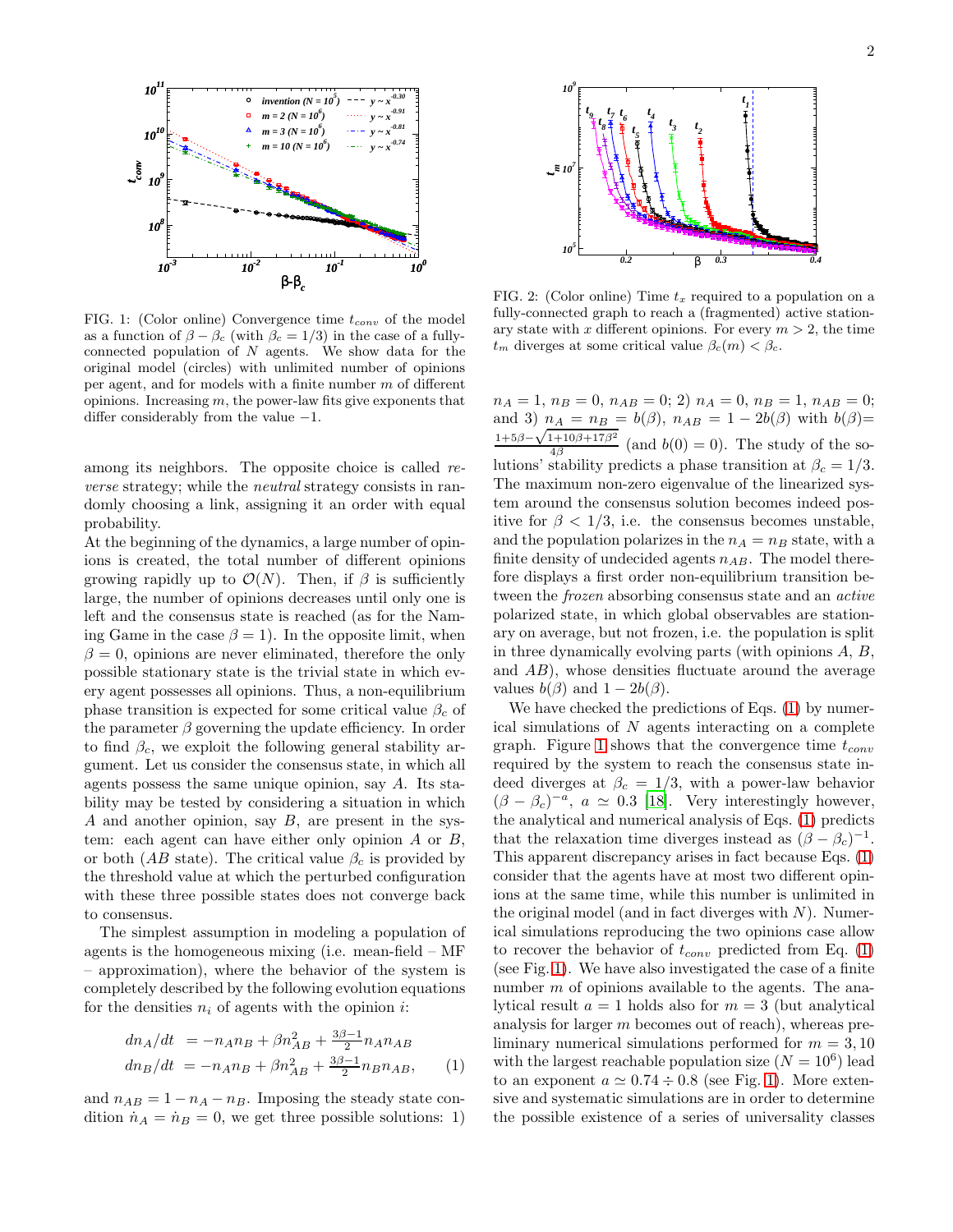

<span id="page-3-1"></span>FIG. 3: (Color online) Convergence time  $t_{conv}$  of the model as a function of  $\beta - \beta_c$  on networks with different topological properties: the UCM networks with degree distributions  $P(k) \sim k^{-\gamma}, \gamma = 2.5$  and  $\gamma = 3$ , and the ER homogeneous random graphs. Simulations are shown for networks of  $N = 10^5$  nodes and average degree  $\langle k \rangle = 10$ , both for  $m = 2$  ("2w", open symbols) and the original model with unlimited memory (filled symbols). The numerical integration of Eqs. [2](#page-3-0) is in good agreement with the simulations.

varying the memory size for the agents. In any case, the models with finite  $(m \text{ opinions})$  or unlimited memory define at least two clearly different universality classes for this non-equilibrium phase transition between consensus and polarized states (see [\[14\]](#page-4-12) for similar findings in the framework of non-equilibrium  $q$ -state systems).

Figure [2](#page-2-2) moreover shows that the transition at  $\beta_c$  is only the first of a series of transitions: when decreasing  $\beta < \beta_c$ , a system starting from empty initial conditions self-organizes into a fragmented state with an increasing number of opinions. In principle, this can be shown analytically considering the mean-field evolution equations for the partial densities when  $m > 2$  opinions are present, and studying, as a function of  $\beta$ , the sign of the eigenvalues of a  $(2^m - 1) \times (2^m - 1)$  stability matrix for the stationary state with  $m$  opinions. For increasing values of m, such a calculation becomes rapidly very demanding, thus we limit our analysis to the numerical insights of Fig. [2,](#page-2-2) from which we also get that the number of residual opinions in the fragmented state follows the exponential law  $m(\beta) \propto \exp[(\beta_c - \beta)/C]$ , where C is a constant depending on the initial conditions (not shown).

We now extend our analysis to more general interactions topologies, in which agents are placed on the vertices of a network, and the edges define the possible interaction patterns. When the network is a homogeneous random one (Erdös-Rényi – ER– graph [\[15\]](#page-4-13)), the degree distribution is peaked around a typical value  $\langle k \rangle$ , and the evolution equations for the densities when only two opinions are present provide the same transition value  $\beta_c = 1/3$  and the same exponent -1 for the divergence of  $t_{conv}$  as in MF. Figure [3](#page-3-1) also shows that the exponent is also the MF one when the number of opinions is not limited.

Since any real negotiation process takes place on social groups, whose topology is generally far from being homogeneous, we have simulated the model on various uncorrelated heterogeneous networks (using the Uncorrelated Configuration model –UCM– model [\[16\]](#page-4-14)), with power-law degree distributions  $P(k) \sim k^{-\gamma}$  with exponents  $\gamma = 2.5$  and  $\gamma = 3$ .

Very interestingly, the model still presents a consensuspolarization transition, in contrast with other opiniondynamics models, like for instance the Axelrod model [\[17\]](#page-4-15), for which the transition disappears for heterogeneous networks in the thermodynamic limit. Moreover, Fig. [3](#page-3-1) reports the convergence time  $t_{conv}$  vs.  $(\beta - \beta_c)^{-a}$ , showing that at least two different universality classes are again present, one for the case with a finite  $(m = 2)$ number of opinions  $(a = 1)$  and one for the case with unlimited memory ( $a \approx 0.3$ ). The exponents measured are in each case compatible (up to the numerical precision) with the corresponding MF exponents (see. Fig. [3\)](#page-3-1).

To understand these numerical results, we analyze, as for the fully connected case, the evolution equations for the case of two possible opinions. Such equations can be written for general correlated complex networks whose topology is completely defined by the degree distribution  $P(k)$ , i.e. the probability that a node has degree k, and by the degree-degree conditional probability  $\overline{P}(k'|k)$ that a node of degree  $k'$  is connected to a node of degree  $k$  (Markovian networks). Using partial densities  $n_A^k = N_A^k/N_k$ ,  $n_B^k = N_B^k/N_k$  and  $n_{AB}^k = N_{AB}^k/N_k$ , i.e. the densities on classes of degree  $k$ , one derives meanfield type equations in analogy with epidemic models. Let us consider for definiteness the neutral pair selection strategy, the equation for  $n_A^k$  is in this case

<span id="page-3-0"></span>
$$
\frac{dn_A^k}{dt} = -\frac{kn_A^k}{\langle k \rangle} \sum_{k'} P(k'|k) n_B^{k'} - \frac{kn_A^k}{2 \langle k \rangle} \sum_{k'} P(k'|k) n_{AB}^{k'} +
$$

$$
+ \frac{3\beta kn_A^k}{2 \langle k \rangle} \sum_{k'} P(k'|k) n_A^{k'} + \frac{\beta kn_A^k}{\langle k \rangle} \sum_{k'} P(k'|k) n_{AB}^{k'}, (2)
$$

and similar equations hold for  $n_B^k$  and  $n_{AB}^k$ . The first term corresponds to the situation in which an agent of degree  $k'$  and opinion  $B$  chooses as second actor an agent of degree  $k$  with opinion  $A$ . The second term corresponds to the case in which an agent of degree  $k'$  with opinions  $A$ and  $B$  chooses the opinion  $B$ , interacting with an agent of degree  $k$  and opinion  $A$ . The third term is the sum of two contributions coming from the complementary interaction; while the last term accounts for the increase of agents of degree  $k$  and opinion  $A$  due to the interaction of pairs of agents with AB opinion in which the first agent chooses the opinion A.

Let us define  $\Theta_i = \sum_{k'} P(k'|k) n_i^{k'}$  $i<sup>k</sup>$ , for  $i = A, B, AB$ . Under the uncorrelation hypothesis for the degrees of neighboring nodes, i.e.  $P(k'|k) = k'P(k')/\langle k \rangle$ , we get the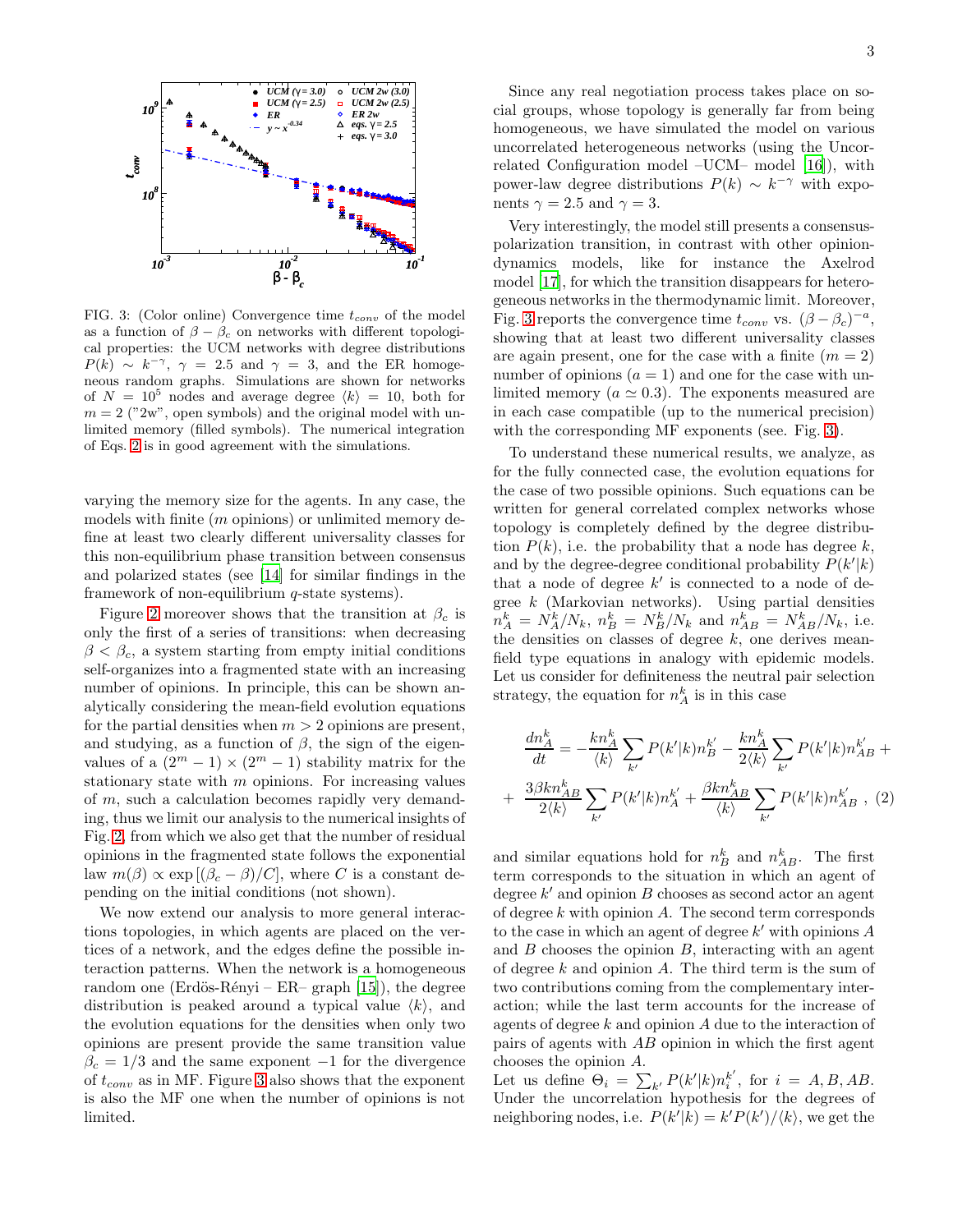

<span id="page-4-16"></span>FIG. 4: (Color online) Behavior of the critical value  $\beta_c$ as a function of the exponent  $\gamma$  of the degree distribution  $P(k) \sim k^{-\gamma}$ , as obtained from the numerical solution of the evolution equations for  $n_i^k$ , for both direct (black circles) and reverse (red squares) strategies. Bottom: comparison between the values of  $\beta_c(\gamma)$  obtained from the equations and from numerical simulations on UCM networks of  $N = 10^3$  agents, for direct (open symbols) and reverse (full symbols) strategies.

following relation for the total densities  $n_i = \sum_k P(k)n_i^k$ ,

$$
\frac{d(n_A - n_B)}{dt} = \frac{3\beta - 1}{2} \Theta_{AB} (\Theta_A - \Theta_B). \tag{3}
$$

If we consider a small perturbation around the consensus state  $n_A = 1$ , with  $n_A^k \gg n_B^k$  for all k, we can argue that  $\Theta_A - \Theta_B = \sum_k k P(k) (n_A^k - n_B^k) / \langle k \rangle$  is still positive, i.e. the consensus state is stable only for  $\beta > 1/3$ . In other words, the transition point does not change in heterogeneous topologies when the neutral strategy is assumed. This is in agreement with our numerical simulations, and in contrast with the other selection strategies. Figure [4](#page-4-16) displays indeed the values of the critical parameter  $\beta_c(\gamma)$ as a function of the exponent  $\gamma$  as computed from the evolution equations of the densities  $n_i^k$  (that can be derived similarly to Eqs. [\(2\)](#page-3-0)), and as obtained from numerical simulations. In such topologies, the phase transition is shifted towards lower values of  $\beta$ , both for direct and reverse strategies, revealing that a preferential bias in the choice of the role played by hubs has a strong effect on the negotiation process. Reducing the skewness of  $P(k)$ (increasing  $\gamma$ ), the critical value of  $\beta$  converges to 1/3.

In conclusion, we have proposed a new model of opinion dynamics based on agents negotiation in which instead memory and feedback are the essential ingredients. We have shown that a non-trivial consensus-polarizationfragmentation phase transition is observed in terms of a control parameter representing the efficiency of the negotiation process. We have elucidated the mean-field dynamics, on the fully connected graph as well as on homogeneous and heterogeneous complex networks, using a simple continuous approach. We have shown that the model presents a discontinuous phase transition between consensus and polarized states featuring at least two dif-

ferent universality classes, one for the case with  $m = 2$ opinions and one for the case with an unlimited number of opinions. In both cases we have measured the critical exponent describing the divergence of the convergence time and shown that they do not seem to depend on the specific interaction topology. We argue that systems with any finite number m of opinions should fall in the  $m = 2$ class. Although this point clearly deserves a deeper numerical investigation, we expect that the behavior of the model with initial invention (unlimited memory) may be due to the different spatial and temporal organization of opinions in the inventories. It would also be interesting to study the more realistic scenario in which the 'irresolute attitude' of the agents is modeled as a quenched disorder rather than a global external parameter. Acknowledgments The authors wish to thank V.D.P. Servedio for an important obervation concerning eq. [\(1\)](#page-2-0). A. Baronchelli and V. L. are partially supported by the EU under contract IST-1940 (ECAgents). A. Barrat and L.D. are partially supported by the EU under contract 001907 (DELIS).

- <span id="page-4-0"></span>[1] J. Marro, P.L. Garrido, and M.A. Muñoz Eds., *AIP Conf. Proc.* 779, Granada, Spain (2005); W. Weidlich, *Sociodynamics; A Systematic Approach to Mathematical Modelling in Social Sciences*, Harwood Academic Publishers (2000); D. Stauffer *et al. Biology, Sociology, Geology by Computational Physicists*, Elsevier Science (2006).
- <span id="page-4-1"></span>[2] H. Föllmer, *J. Math. Econ.* **1**, 51 (1974). C. Chamley, *Rational Herds: Economic Models of Social Learning,* Cambridge University Press, Cambridge (2003).
- <span id="page-4-2"></span>[3] R.J. Glauber, *J. Math. Phys.* 4, 294 (1963). S. Galam, Y. Gefen, and Y. Shapir, *Math. J. Soc.* 9, 1 (1982). P.L. Krapivsky and S. Redner, *Phys. Rev. Lett.* 90, 238701 (2003).
- <span id="page-4-3"></span>[4] P. L. Krapivsky, *Phys. Rev. A* 45, 1067 (1992). L. Frachebourg and P. L. Krapivsky, *Phys. Rev. E* 53, R3009 (1996). T. M. Liggett, *Interacting Particle Systems*, Springer, New-York (1985).
- <span id="page-4-4"></span>[5] G. Odor, *Rev. Mod. Phys.* 76, 663 (2004).
- <span id="page-4-5"></span>[6] G. Deffuant *et al.*, *Adv. Compl. Syst.* 3, 87 (2000).
- <span id="page-4-6"></span>[7] R. Hegselmann and U. Krause, *J. Art. Soc. Soc. Sim. (JASSS)* 5, issue 3, paper 2 (2002).
- <span id="page-4-7"></span>[8] R. Axelrod, *J. of Conflict Resolut.* 41, 203 (1997).
- <span id="page-4-8"></span>[9] E. Ben-Naim, P.L. Krapivsky, and S. Redner, *Physica D* 183, 190 (2003).
- [10] C. Castellano, M. Marsili and A. Vespignani, *Phys. Rev. Lett.* 85, 3536 (2000).
- <span id="page-4-9"></span>[11] N.E. Friedkin, *Social Networks* 12, 239-252 (1990).
- <span id="page-4-10"></span>[12] A. Baronchelli *et al.*, *J. Stat. Mech.* P06014 (2006).
- <span id="page-4-11"></span>[13] C. Castellano *AIP Conf. Proc.* 779, 114 (2005).
- <span id="page-4-12"></span>[14] A. Crisanti and P. Grassberger, *J. Phys. A: Math. Gen.* 27, 6955-6962 (1994).
- <span id="page-4-13"></span>[15] P. Erdös, and A. Rényi, *Pub. Math.* **6**, 290 (1959).
- <span id="page-4-14"></span>[16] M. Catanzaro, M. Boguñá, and R. Pastor-Satorras, *Phys. Rev. E* 71, 027103 (2005).
- <span id="page-4-15"></span>[17] K. Klemm *et al.*, *Phys. Rev. E* 67, 026120 (2003).